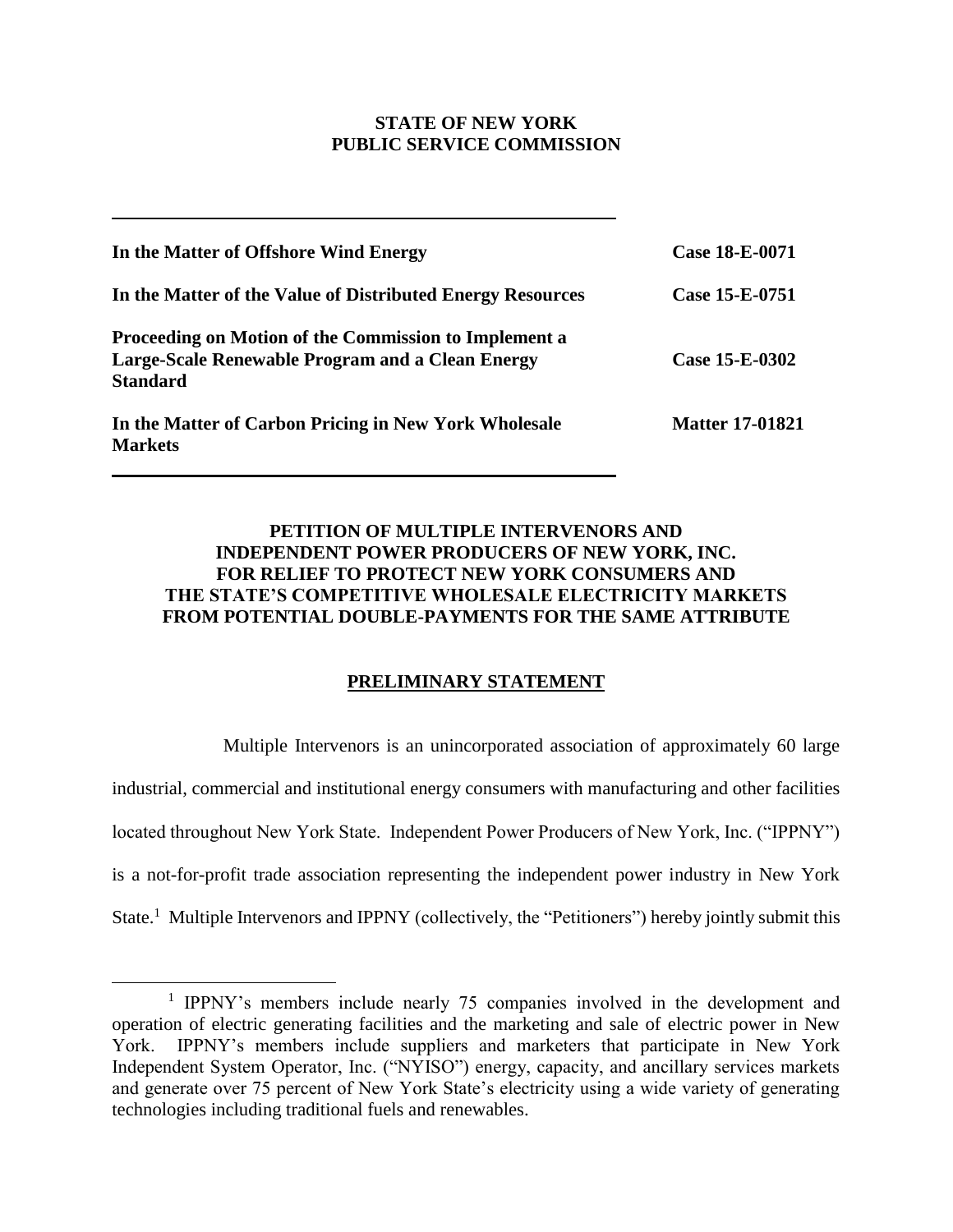Petition to the New York State Public Service Commission ("Commission") seeking relief to protect New York consumers, and the State's competitive wholesale electricity markets, from potential double-payments for the same attribute. For the reasons set forth below, Multiple Intervenors and IPPNY urge the Commission to evaluate this Petition and grant the relief sought herein as expeditiously as practicable.

### **STATEMENT OF FACTS**

In Case 15-E-0302, the Commission adopted the Clean Energy Standard ("CES") and the goal "that 50% of New York's electricity is to be generated by renewable sources by 2030 as part of a strategy to reduce statewide greenhouse gas emissions by  $40\%$  by  $2030.^{2}$ . The Commission described the CES as part of a long-term strategy "that aims to transform and decarbonize the way in which electricity is generated."<sup>3</sup> A critical component of the CES is a requirement that load-serving entities ("LSEs") procure renewable energy credits ("RECs") in increasing amounts over time, the ultimate cost for such RECs being borne by retail consumers through higher commodity charges.<sup>4</sup> Pursuant to Commission policy, the New York State Energy Research and Development Authority ("NYSERDA") procures RECs utilizing competitively-

<sup>2</sup> Case 15-E-0302, *Proceeding on Motion of the Commission to Implement a Large-Scale Renewable Program and a Clean Energy Standard*, Order Adopting a Clean Energy Standard (issued August 1, 2016) at 2 (footnote omitted).

<sup>3</sup> *See id.* at 77-78.

<sup>4</sup> *See id.* at 2 and 14-17.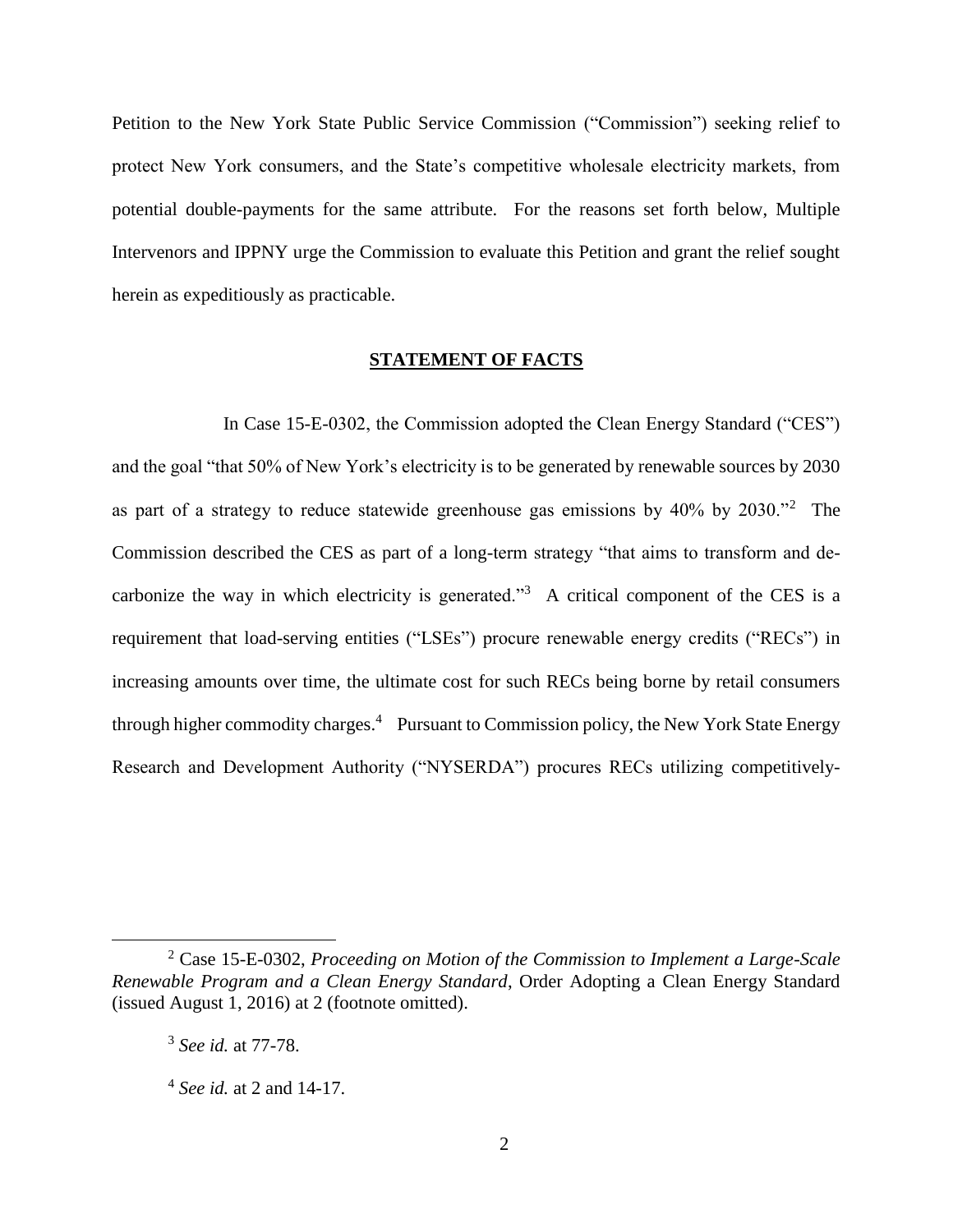solicited contracts with maximum durations of 20 years.<sup>5</sup> Thus, the procurement of RECs and the costs associated therewith are the responsibility of the Commission.

In Case 15-E-0751, the Commission addressed the level of compensation that should be paid for Distributed Energy Resources ("DER"), with the goal of establishing Value of Distributed Energy Resources ("VDER") tariffs.<sup>6</sup> The VDER tariffs are intended to ensure "the development of clean generation needed to meet the necessary and aggressive goals embodied in the Clean Energy Standard ...."<sup>7</sup> The compensation paid to DER as a result of Case 15-E-0751 is based on a number of factors, all of which collectively comprise the "Value Stack." One component of the Value Stack is compensation for the "Environmental Value" of certain forms of DER, which is "based on the higher of the latest CES Tier 1 Renewable Energy Credit (REC) procurement price published by NYSERDA or the Social Cost of Carbon (SCC)."<sup>8</sup> Eligibility for the Environmental Value is the same as the eligibility for Tier 1 RECs under the CES. $9$  Another component of the Value Stack is the wholesale price of energy in the NYISO's wholesale competitive energy market. Eligible DER projects receive compensation for the "Energy Value" of injections based upon NYISO day-ahead market hourly zonal locational-based marginal prices

7 *Id.* at 4.

 $\overline{a}$ 

9 *Id.* at 104-07.

<sup>5</sup> Case 15-E-0302, *supra*, Order Approving Phase 1 Implementation Plan (issued February 22, 2017) at 30.

<sup>6</sup> *See* Case 15-E-0751, *In the Matter of the Value of Distributed Energy Resources*, Order on Net Energy Metering Transition, Phase One of Value of Distributed Energy Resources, and Related Matters (issued March 9, 2017) at 1.

<sup>8</sup> *Id.* at 15-16; *see also id.* at 104-07.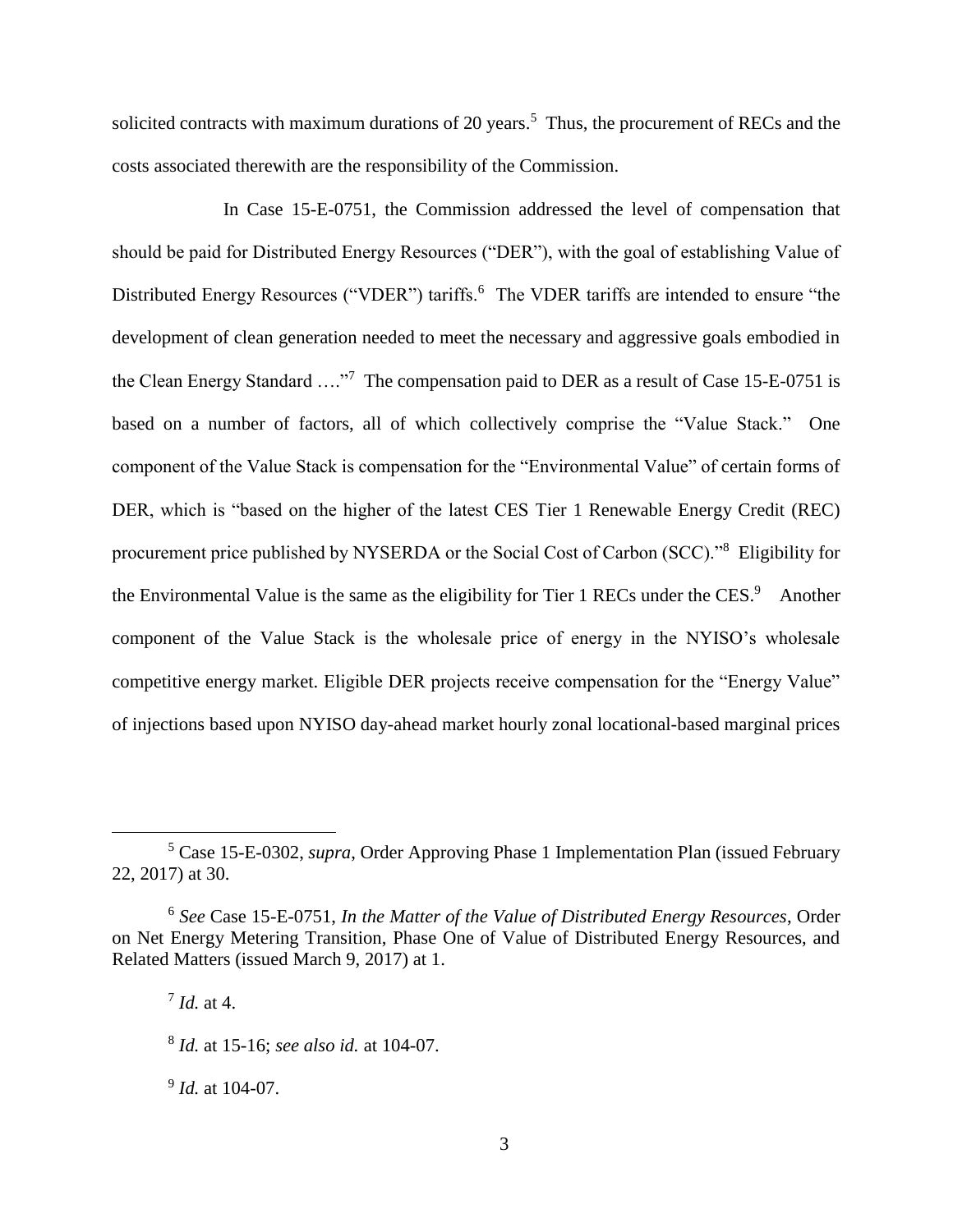$("LBMPs")$ .<sup>10</sup> The costs of the Value Stack, including the Environmental Value and the Energy Value, are recovered from retail consumers.<sup>11</sup> Projects eligible for the VDER tariffs are accorded compensation thereunder for  $25$ -year terms.<sup>12</sup> Thus, the compensation of DER through VDER tariffs and the costs associated therewith are the responsibility of the Commission.

In Case 18-E-0071, the Commission currently "is considering adopting a goal that the quantity of electricity supplied by renewable resources and consumed in New York State be increased by the output of 2,400 MWs of new offshore wind ["OSW"] generation facilities by 2030 as part of a strategy to reduce statewide greenhouse gas emissions by 40% by 2030."<sup>13</sup> In order to implement such a strategy, the Commission is considering requiring LSEs to procure, on behalf of their retail customers, Offshore Wind Renewable Energy Credits ("ORECs").<sup>14</sup> NYSERDA's costs to procure ORECs would be imposed on LSEs, which presumably would recover 100% of those costs from retail consumers.<sup>15</sup> NYSERDA would be tasked with procuring ORECs utilizing 25-year contract terms.<sup>16</sup> Thus, if the Commission mandates the procurement of ORECs, the costs associated therewith would be its responsibility.

 $\overline{a}$ 

<sup>12</sup> *Id.* at 15 and 55-56.

<sup>13</sup> Case 18-E-0071, *In the Matter of Offshore Wind Energy*, Notice Soliciting Comments (issued April 11, 2018) at 1.

<sup>14</sup> *Id.* at 1-2.

<sup>15</sup> *See generally id.* at 4-8.

<sup>16</sup> *Id.* at 2.

<sup>10</sup> *See id.* at 97.

<sup>11</sup> *See id.* at 29-30 and 32-39.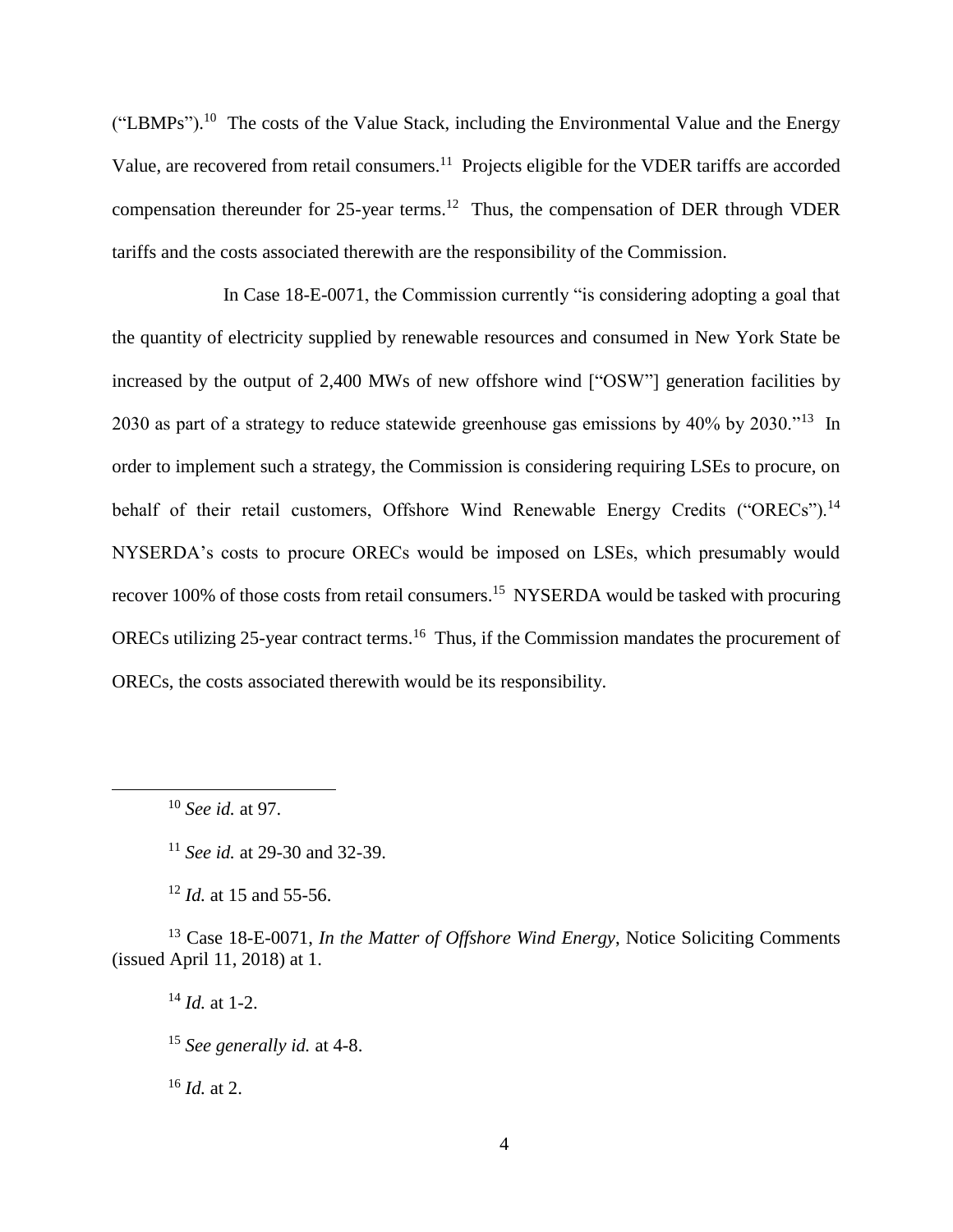While the Commission implements its CES and VDER programs, and considers implementation of an OSW program, the NYISO and its stakeholders currently are examining "concepts and proposals to incorporate the cost of carbon emissions into wholesale energy markets to better harmonize the state's energy policies and the operation of those wholesale markets."<sup>17</sup> Such examination is taking place within the Integrating Public Policy Task Force ("IPPTF"), which was created as a forum for a joint NYISO/State staff team to solicit feedback on those concepts and proposals.<sup>18</sup> The DPS also instituted an investigation of its own into carbon pricing issues and conducted a technical conference and solicited proposals and responses to questions with respect thereto.<sup>19</sup>

Based on a recently-issued proposal under consideration in the IPPTF (hereinafter, the "Straw Proposal"): (a) the cost of carbon emissions would be incorporated into NYISOadministered wholesale energy markets using a carbon price in dollars per ton of  $CO<sub>2</sub>$  emissions; and (b) suppliers would embed those additional carbon charges in their energy offers and thereby incorporate the carbon price into the commitment, dispatch and price formation through the NYISO's existing processes.<sup>20</sup> The costs associated with possibly integrating carbon pricing into

<sup>17</sup> *See*, *e.g.*, Carbon Pricing Straw Proposal (dated April 30, 2018), available at: [http://www.nyiso.com/public/webdocs/markets\\_operations/committees/bic\\_miwg\\_ipptf/meeting](http://www.nyiso.com/public/webdocs/markets_operations/committees/bic_miwg_ipptf/meeting_materials/2018-04-23/Carbon%20Pricing%20Straw%20Proposal%2020180430.pdf) [\\_materials/2018-04-23/Carbon%20Pricing%20Straw%20Proposal%2020180430.pdf.](http://www.nyiso.com/public/webdocs/markets_operations/committees/bic_miwg_ipptf/meeting_materials/2018-04-23/Carbon%20Pricing%20Straw%20Proposal%2020180430.pdf)

<sup>&</sup>lt;sup>18</sup> *Id.* at 3. The NYISO/State joint staff team is comprised of NYISO, New York State Department of Public Service ("DPS") and NYSERDA staff. *Id.* at n.1. The Carbon Pricing Straw Proposal currently under discussion within the IPPTF was issued solely by the NYISO.

<sup>19</sup> Matter 17-01821, *In the Matter of Carbon Pricing in New York Wholesale Markets*, Notice on Process, Soliciting Proposals and Comments, and Announcing Technical Conference.

<sup>20</sup> *See* NYISO Presentation, *Carbon Pricing: Straw Proposal Overview* (dated May 12, 2018) at Slide 5, available at: [http://www.nyiso.com/public/webdocs/markets\\_operations/committees/bic\\_miwg\\_ipptf/meeting](http://www.nyiso.com/public/webdocs/markets_operations/committees/bic_miwg_ipptf/meeting_materials/2018-05-14/Carbon%20Pricing%20Straw%20Proposal%20Presentation.pdf) [\\_materials/2018-05-14/Carbon%20Pricing%20Straw%20Proposal%20Presentation.pdf.](http://www.nyiso.com/public/webdocs/markets_operations/committees/bic_miwg_ipptf/meeting_materials/2018-05-14/Carbon%20Pricing%20Straw%20Proposal%20Presentation.pdf)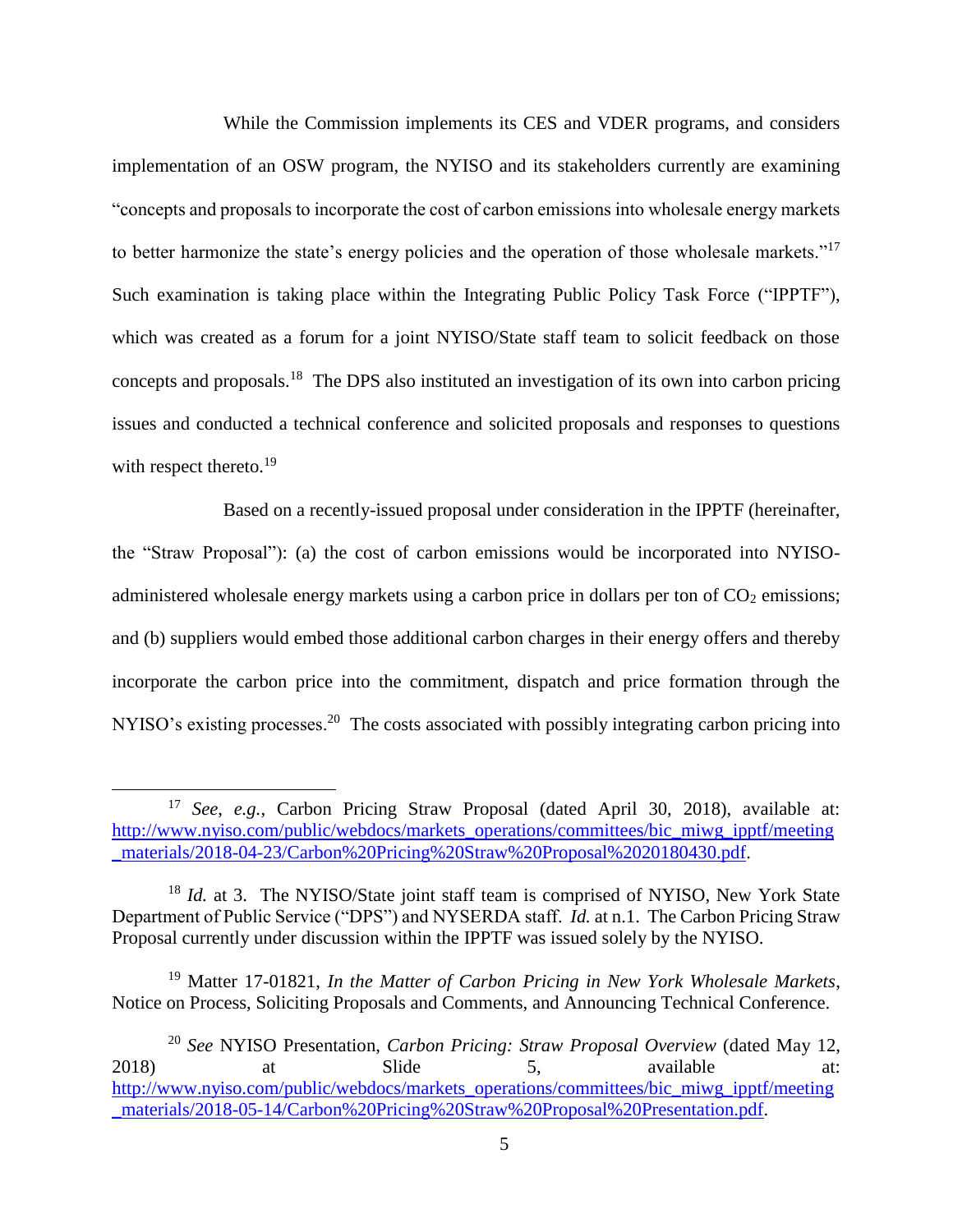NYISO-administered wholesale energy markets would be borne indirectly (*i.e.*, via commodity charges from LSEs) by retail consumers.

Under the Straw Proposal, wholesale energy prices would be expected to rise to reflect the effective carbon charge whenever a carbon-emitting facility sets the LBMP. Although more than half of the electric generation in New York today has no associated carbon emissions, the marginal units in most hours in most locations in the State are fossil-fueled. Upon information and belief, such higher energy prices would be realized by all infra-marginal generation facilities including, but not limited to, (i) renewable generation facilities also receiving compensation for Tier 1 RECs under the CES, (ii) renewable DER projects also receiving compensation for the Environmental Value as part of the Value Stack in VDER tariffs, and, potentially, (iii) OSW generation facilities that also may qualify for compensation for ORECs, if the procurement thereof by LSEs is mandated by the Commission.

Within the IPPTF, a concern has been advanced by many stakeholders that the implementation of carbon pricing would or could create double-payments to the aforementioned non-emitting suppliers who are being or would be compensated for their non-carbon-emitting attribute pursuant to these Commission proceedings (*i.e.*, involving the CES, VDER, and OSW) and again, for a second time, under a possible carbon pricing regime. Ultimately, New York consumers would bear the cost of such double-payments. Moreover, the existence of doublepayments would have the effect of distorting the State's competitive wholesale electricity markets.

The amounts in question are substantial. At an IPPTF meeting held on May 21, 2018, stakeholders were advised that pursuant to prior Renewable Portfolio Standard ("RPS") contracts and contracts from the first CES solicitation, "NYSERDA has current commitments to pay an average of approximately \$100 million in REC payments per year from 2022 through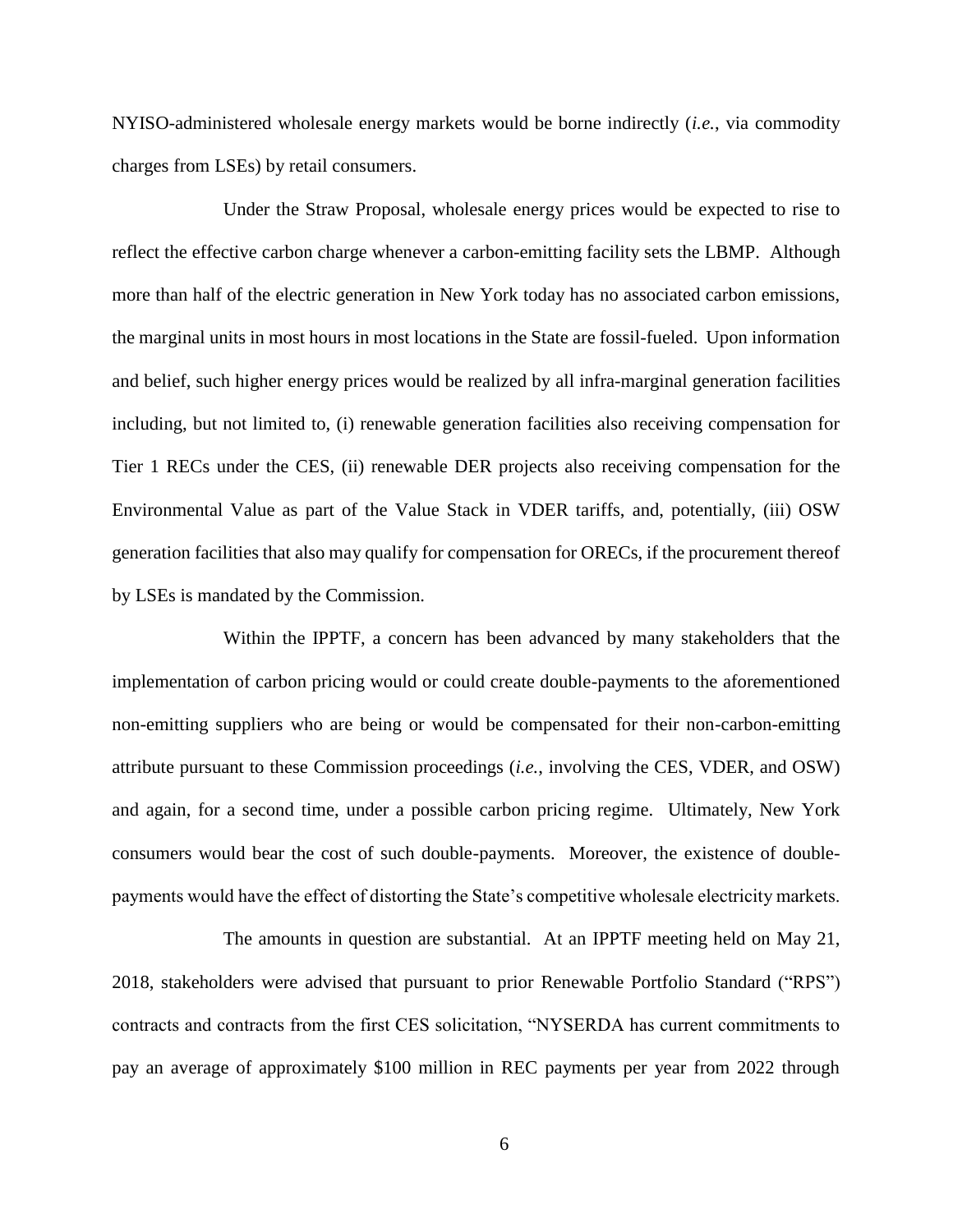2041."<sup>21</sup> Upon information and belief, such REC payments do not include, *inter alia*, (i) REC payments committed to renewable generation facilities as part of future CES solicitations, (ii) payments of the Environmental Value to current and future DER projects under VDER tariffs, or (iii) any OREC payments potentially authorized and made to future OSW generation facilities. Additionally, at the May 21st IPPTF meeting, stakeholders were advised by representatives of DPS and NYSERDA that an ongoing CES solicitation is utilizing a standard contract that does not take into account the possible future implementation of carbon pricing.

This Petition advocates no position as to whether carbon pricing should be implemented by the NYISO and incorporated into the State's competitive wholesale electricity markets.<sup>22</sup> The Petition also does not seek relief with respect to existing CES or RPS REC contracts.<sup>23</sup> Rather, this Petition seeks relief from the Commission, on an expedited basis, to prospectively protect New York consumers, and the State's competitive wholesale electricity markets, from potential double-payments related to retail and wholesale compensation for the same or similar non-emitting attribute in the event that carbon pricing is implemented.

<sup>21</sup> *See* NYSERDA, *5/21/18 IPPTF NYSERDA Statement*, available at: [http://www.nyiso.com/public/webdocs/markets\\_operations/committees/bic\\_miwg\\_ipptf/meeting](http://www.nyiso.com/public/webdocs/markets_operations/committees/bic_miwg_ipptf/meeting_materials/2018-05-21/052118%20ipptf%20nyserda%20statement.pdf) [\\_materials/2018-05-21/052118%20ipptf%20nyserda%20statement.pdf.](http://www.nyiso.com/public/webdocs/markets_operations/committees/bic_miwg_ipptf/meeting_materials/2018-05-21/052118%20ipptf%20nyserda%20statement.pdf)

 $22$  Each of Multiple Intervenors and IPPNY reserves all rights to advocate a full range of positions with respect to carbon pricing issues.

 $23$  Each of Multiple Intervenors and IPPNY reserves all rights to advocate a full range of positions with respect to existing CES REC contracts.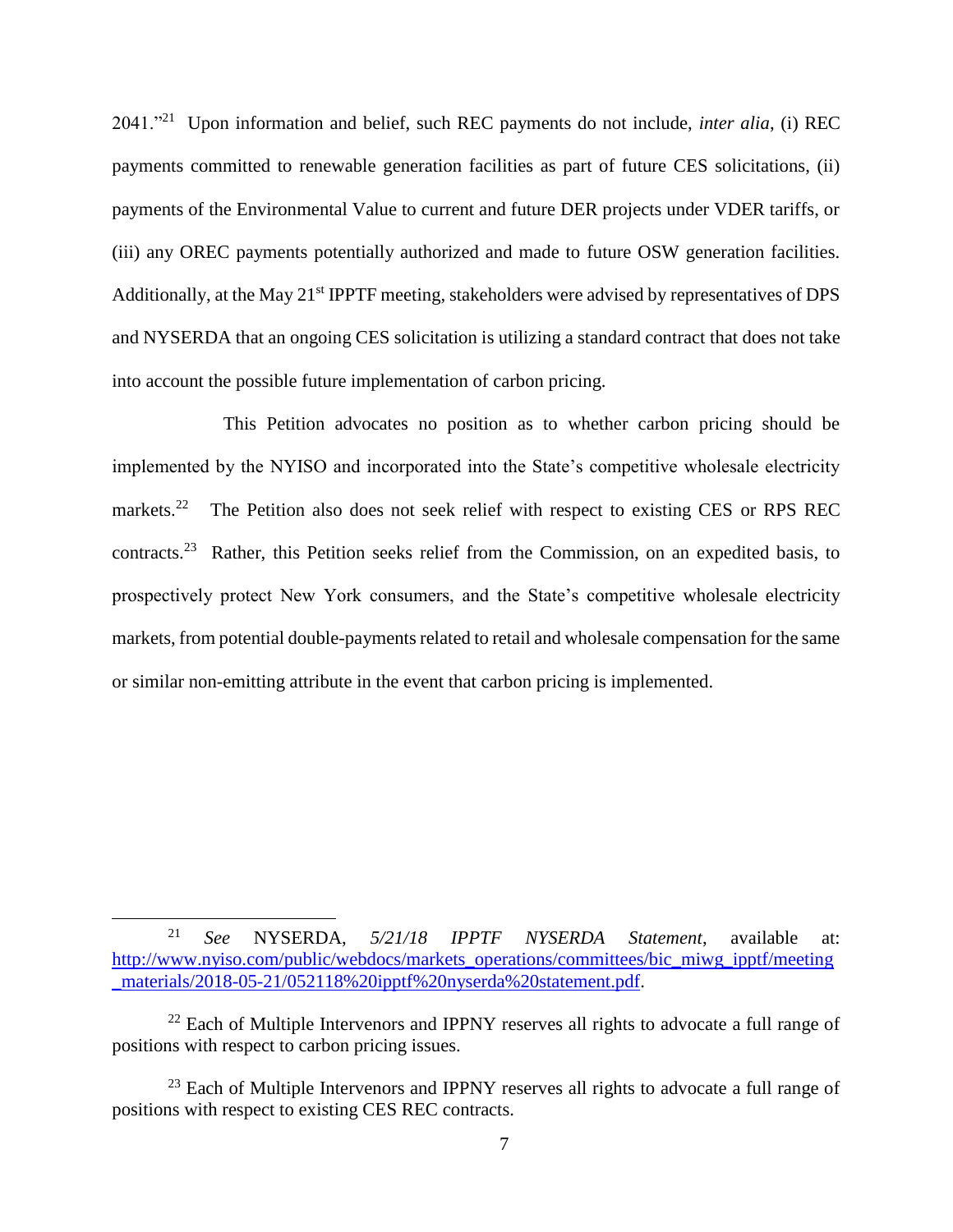#### **ARGUMENT**

# **THE COMMISSION SHOULD GRANT RELIEF, AND ACT EXPEDITIOUSLY, TO PROTECT NEW YORK CONSUMERS AND THE STATE'S WHOLESALE ELECTRICITY MARKETS FROM POTENTIAL DOUBLE-PAYMENTS FOR THE SAME ATTRIBUTE**

New York consumers currently pay – either indirectly in the case of RECs under the CES or directly in the case of the Environmental Value under VDER tariffs – for certain environmental attributes including, predominantly, electric generation without carbon emissions. Carbon-free electricity generation also appears to be a material consideration for the possible implementation of ORECs or other customer-funded payments to OSW facilities. Carbon pricing in the wholesale competitive energy markets administered by the NYISO, if implemented, would result in increased revenues, funded by New York consumers in the form of higher energy prices, for (i) renewable generation facilities also receiving compensation for Tier 1 RECs under the CES, (ii) renewable DER projects also receiving compensation for the Environmental Value as part of the Value Stack in VDER tariffs, and, potentially, (iii) OSW generation facilities that also may qualify for compensation for ORECs, if the procurement thereof by LSEs is mandated by the Commission. Significantly, however, inasmuch as such increased revenues under carbon pricing would be based on carbon emissions (or the lack thereof), there exists a substantial risk of large, consumer-funded double-payments for the same attribute. In addition to harming consumers financially, such double-payments would further impair the competitiveness of the State's wholesale electricity markets.

One of the purported benefits of incorporating a carbon price into the NYISO's commitment and dispatch signals is that it avoids or reduces the harm from artificial price suppression resulting from below-cost offers of capacity from resources that are in the market due,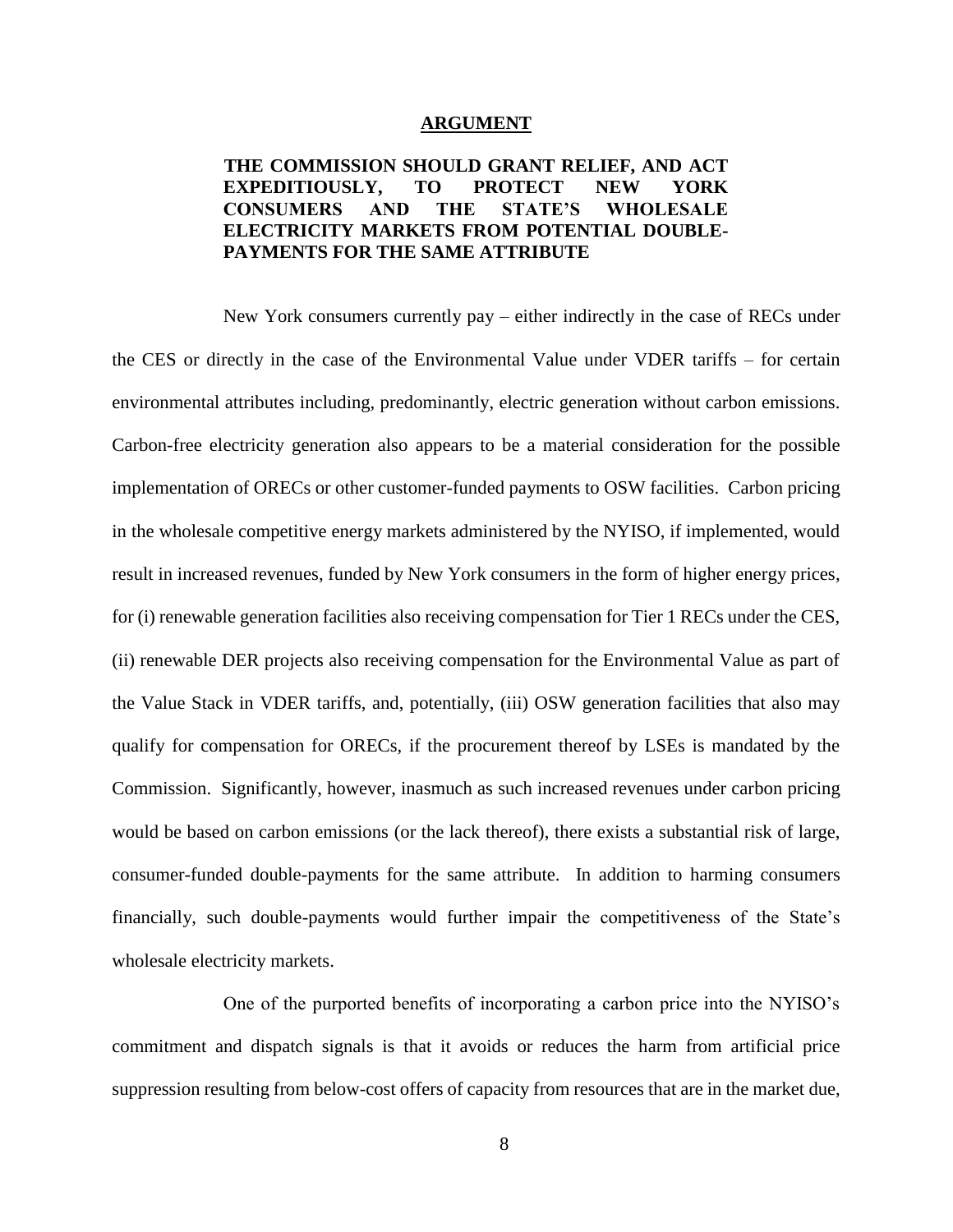in whole or large part, to the receipt of out-of-market payments. Such out-of-market payments to otherwise uneconomic resources are an ongoing and significant threat to, and undercuts the sustainability of, the NYISO's competitive wholesale electricity markets. Artificial price suppression through below-cost offers of capacity can distort market signals and harm otherwise economic merchant resources that rely upon the NYISO markets for their revenues. A potential result is that the NYISO's markets may not be able to provide the necessary price signals to incent the maintenance and the development of existing and new merchant resources that are necessary to meet reliability needs, thereby necessitating undue reliance on regulated, cost-based supply rather than market-based supply. The harm to the market caused by out-of-market compensation would be compounded if resources received a double-payment of the carbon emissions reduction value. Accordingly, the Commission needs to act, expeditiously, to eliminate, or at least minimize, the potential for such double-payments.

The linkage between carbon emissions and the CES, the Environmental Value in VDER tariffs, and the consideration of OSW is clear and unambiguous. As demonstrated, *supra*, the CES was enacted as part of a strategy to "reduce statewide greenhouse gas emissions by 40% by 2030" and "de-carbonize the way in which electricity is generated."<sup>24</sup> Similarly, the Environmental Value in VDER tariffs is based on the higher of the latest REC price or the Social Cost of Carbon, and eligibility for it is the same as for RECs under the CES.<sup>25</sup> Additionally, the

<sup>&</sup>lt;sup>24</sup> Case 15-E-0302, supra, Order Adopting a Clean Energy Standard at 2 (footnote omitted) and 77-78. A related goal of the CES was "to preserve existing zero-emissions nuclear generation resources as a bridge to the clean energy future." *Id.* at 2.

<sup>25</sup> Case 15-E-0751, *supra*, Order on Net Energy Metering Transition, Phase One of Value of Distributed Energy Resources, and Related Matters at 15-16 and 104-07.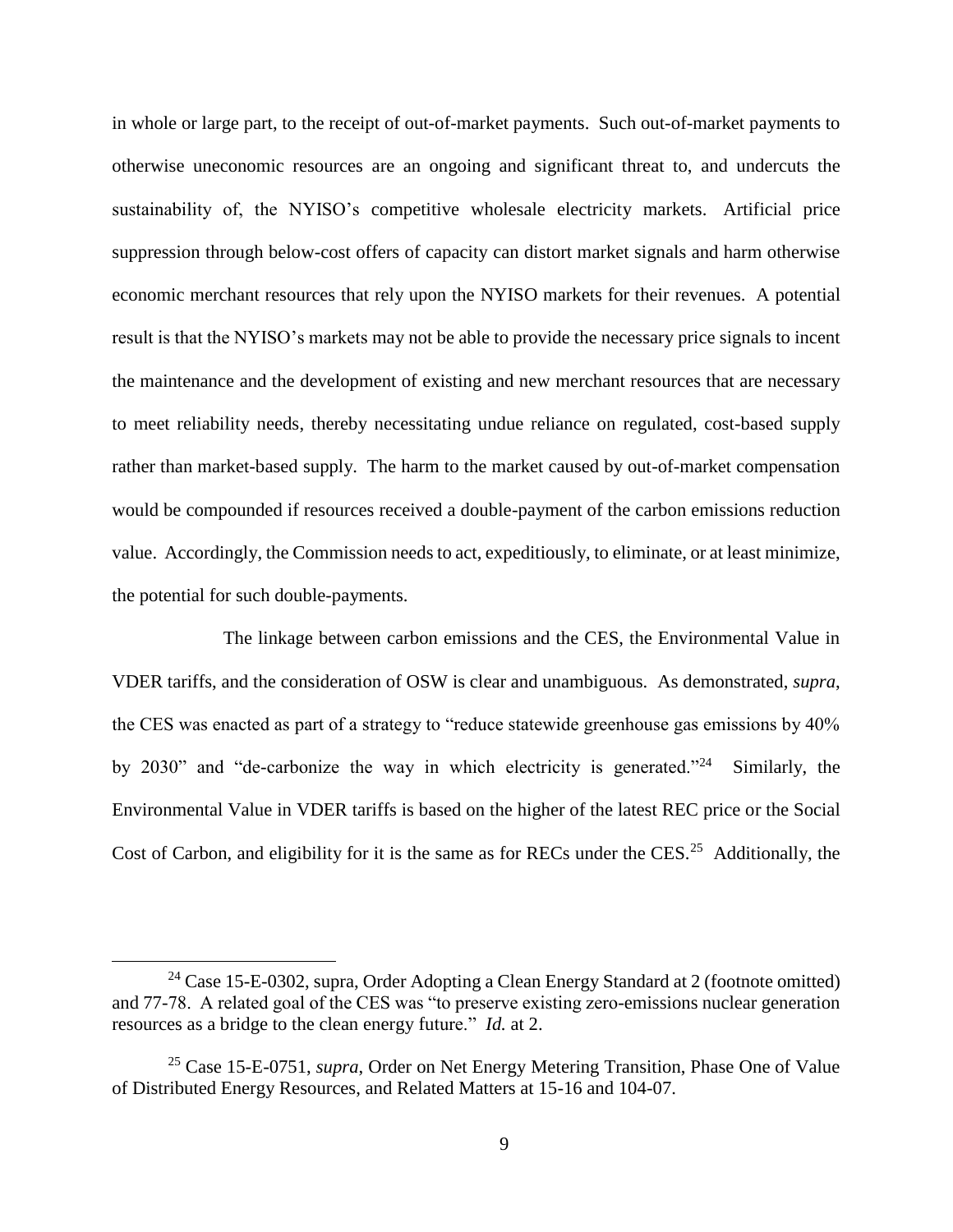consideration of ORECs and ways to ensure the development of a certain amount of OSW is "part of a strategy to reduce statewide greenhouse gas emissions by  $40\%$  by  $2030.^{0.26}$ 

Thus, a situation exists where, if carbon pricing is implemented, certain suppliers would be compensated twice – once via Commission orders involving long-term CES REC contracts, long-term commitments in VDER tariffs, and, potentially, long-term OSW OREC contracts, and a second time via wholesale LBMPs reflecting a carbon adder – for the very same attribute, *i.e.*, the absence of carbon emissions.<sup>27</sup> As noted, Petitioners do not address here the relative merits of carbon pricing, nor pre-existing CES or RPS REC contracts. Significantly, however, it appears that ongoing and perhaps future CES solicitations could result in new REC contracts that fail to address the possibility of carbon pricing implementation, notwithstanding public knowledge of the consideration and the evaluation of carbon pricing proposals within the IPPTF and a separate DPS matter. It is incumbent upon the Commission to identify and mitigate such potential overlapping recovery to safeguard consumers and the wholesale markets. Specifically, the Commission must take action to protect New York consumers, and the relative competitiveness of the State's wholesale electricity markets, by, *inter alia*, eliminating, or at least minimizing, the possibility of double-payments in the event that carbon pricing is implemented by the NYISO sometime in the future.

Multiple Intervenors and IPPNY, representing large non-residential energy consumers and independent electric generators, respectively, have diverse – and sometimes

<sup>26</sup> Case 18-E-0071, *supra*, Notice Soliciting Comments at 1.

 $27$  For example with respect to VDER tariffs, as eligible DER projects receive compensation for the "Energy Value" of injections based upon NYISO day-ahead market hourly zonal LBMPs, a subsequent increase in LBMPs to internalize the cost of carbon would provide the DER projects a clear double-payment for the exact same attribute if they continue to paid for the Environmental Value.